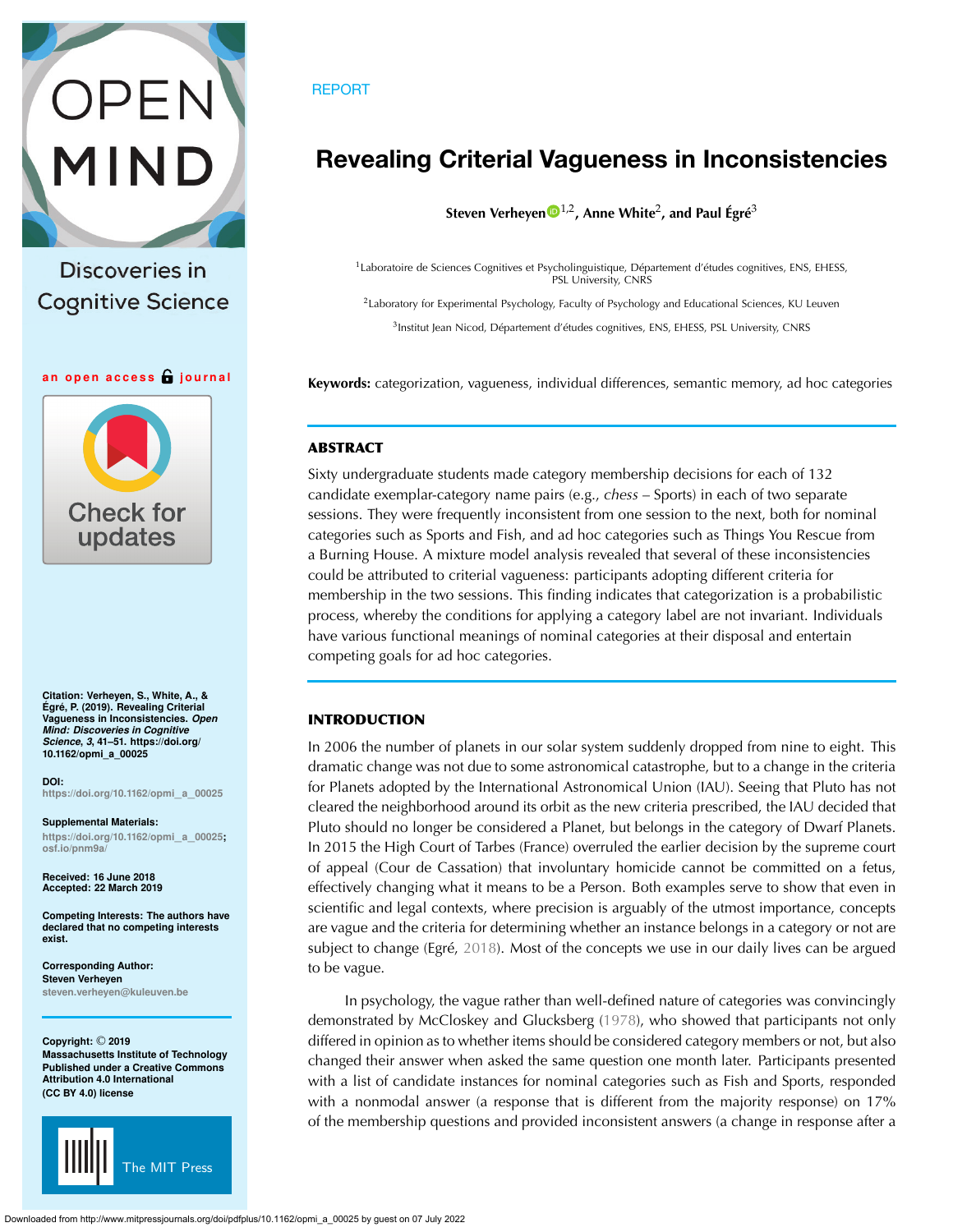one-month interval) on 12%. These results have been replicated by Hampton, Dubois, and Yeh [\(2006\)](#page-9-1), who reported values for these inter- and intraindividual variability measures of 19% and 10%, respectively. Since the abandonment of the classic view of concepts as involving singly necessary and jointly sufficient membership conditions (Rosch, [1973;](#page-10-1) Rosch & Mervis, [1975](#page-10-2); Ryle, [1949;](#page-10-3) Wittgenstein, [1953\)](#page-10-4), these differences are not recognized as mistakes, but as a manifestation of faultless disagreement (Kölbel, [2004;](#page-9-2) Wright, [1995\)](#page-10-5), or permissible variation (Raffman, 2014), indicating that there are multiple, equally competent ways of applying a vague concept.

Although the idea that nonmodal responses characterize vague categories was not new at the time (see Borel, [1907](#page-9-3), and Black, [1937,](#page-9-4) for predecessors of the idea), McCloskey and Glucksberg's [\(1978\)](#page-10-0) work contributed to interindividual variability becoming a hallmark of vague categories. Nowadays, the existence of borderline items for which individuals can faultlessly disagree regarding category membership is considered to be central to what it means for a category to be vague (Kennedy, [2013;](#page-9-5) Smith, [2008;](#page-10-6) Wright, [1995\)](#page-10-5).

The interindividual variability observed in categorization tasks is generally thought to result from both indeterminacy with respect to the conditions for application, and indeterminacy with respect to the extent of application given fixed conditions (Verheyen & Storms, [2013](#page-10-7), [2018\)](#page-10-8). Three people may disagree as to whether *chess* and *hiking* are Sports, because one believes Sports should have competitive and gamelike properties, while the other two only label activities that require physical effort Sports. On the basis of whether they consider *hiking* sufficiently effortful or not, the latter two could still disagree as to whether to call it a Sport. The former indeterminacy is commonly referred to as *criterial vagueness*, while the latter is known as *degree vagueness* (Devos, [1995,](#page-9-6) [2003;](#page-9-7) for a similar distinction, see Alston, [1964](#page-9-8); Burks, [1946](#page-9-9); Kennedy, [2013](#page-9-5); Machina, [1976\)](#page-10-9).

In contrast to interindividual variability, intraindividual variability has not caught on as a hallmark of vague categories. Although it has been acknowledged that vague categories have borderline cases for which an individual might feel equally inclined to apply and to deny the category label (Schiffer, [2003\)](#page-10-10)—evidenced by increased categorization reaction times and lower confidence ratings (Koriat & Sorka, [2015\)](#page-9-10), as well as competing responses to the same stimulus at a given time (Malt, [1990\)](#page-10-11)—within-subject inconsistencies in categorization rarely constitute the topic of investigation themselves (see Hampton, Aina, Andersson, Mirza, & Parmar, [2012,](#page-9-11) for a notable exception). Intraindividual categorization differences tend to be accounted for in terms of shifting thresholds. What is believed to change from one occasion to the other, is the extent of the evidence the individual requires to apply the category label, not the conditions for application (Hampton, [1995](#page-9-12); McCloskey & Glucksberg, [1978\)](#page-10-0). Inconsistent answers are thus thought to reflect degree rather than criterial vagueness. The implicit assumption here seems to be that qualitatively different conceptions of a category might be entertained by different people, but not by an individual. It is this hypothesis that we put to the test in this article.

## **OUTLINE**

The observation by McCloskey and Glucksberg [\(1978](#page-10-0)) that people provide inconsistent answers when asked to repeat a categorization task indicates that the information that is retrieved from semantic memory is not invariant. The probabilistic nature of the semantic retrieval process is corroborated by the modest reliability of repeated exemplar generation (Bellezza, [1984a;](#page-9-13) White, Voorspoels, Storms, & Verheyen, [2014](#page-10-12)), category definitions (Barsalou, [1989](#page-9-14); Bellezza, [1984b](#page-9-15)), feature importance ratings (Hampton & Passanisi, [2016\)](#page-9-16), and typicality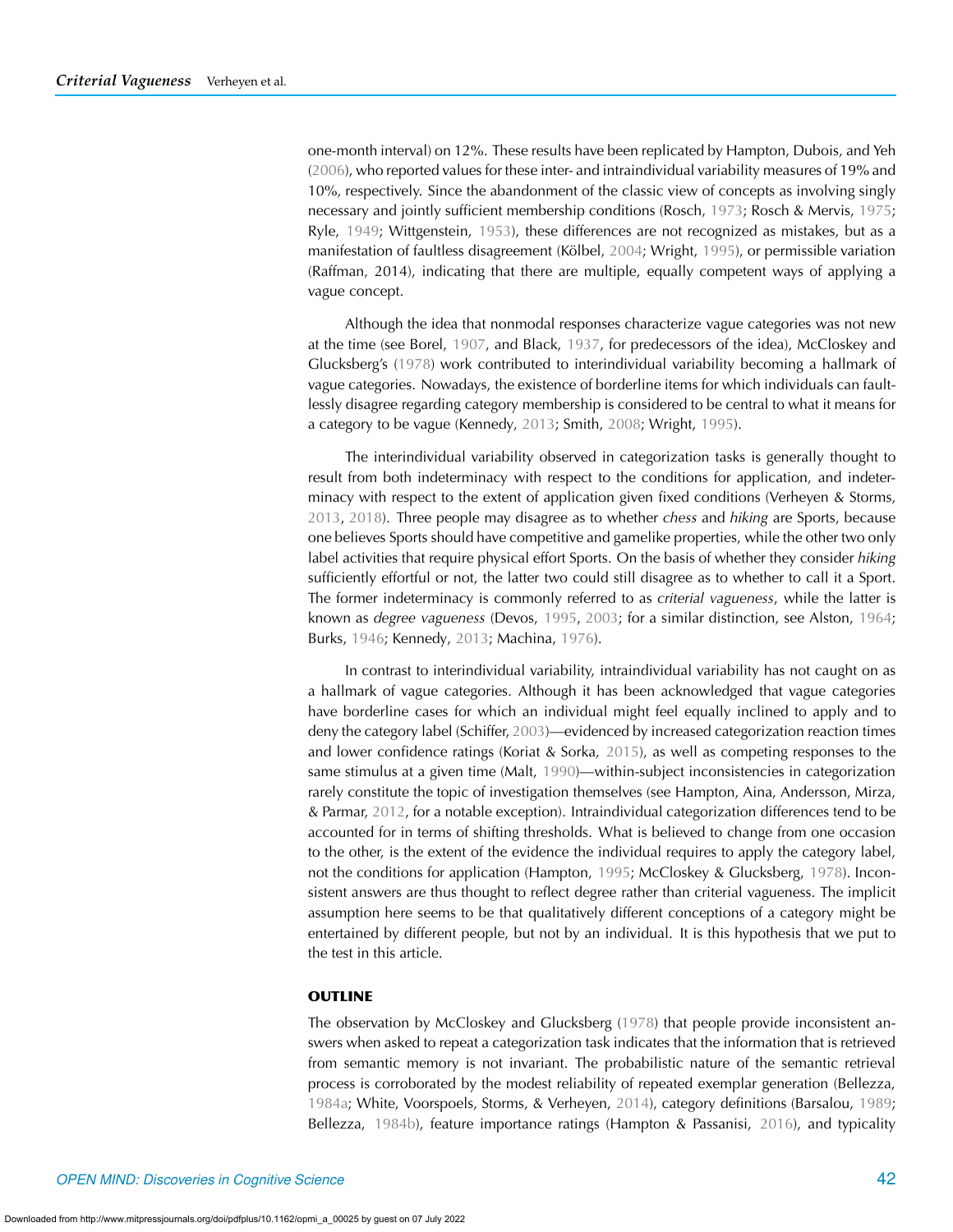judgments (Barsalou, [1987](#page-9-17), [1989;](#page-9-14) Hampton & Passanisi, [2016\)](#page-9-16). While these studies allow one to establish *how much* change to expect from one occasion to the next, they do not indicate *what* it is that changes over time. The purpose of this article is to elucidate whether the criteria that are used to establish category membership may change.

Criterial vagueness has not yet been demonstrated within individuals. Different individuals have been shown to use distinct criteria for categorization, however (Verheyen & Storms, [2013;](#page-10-7) Verheyen, Voorspoels, & Storms, [2015;](#page-10-13) White, Storms, Malt, & Verheyen, [2018](#page-10-14)). This has been achieved using a mixture model that identifies subgroups of categorizers depending on the latent conditions they adhere to for categorization (criterial vagueness). Within each of the identified subgroups, the participants were also found to differ on the extent to which they required instances to demonstrate these conditions to be eligible for categorization (degree vagueness). The rationale behind the mixture model is that the use of distinct criteria will show in the relative frequency with which items are endorsed in subgroups. The items *chess* and *darts* will be more often categorized as Sports in a group emphasizing competitive and gamelike properties than in a group looking to physical exertion to establish category membership. The use of distinct thresholds will show in the proportion of categorized items. Participants who require little evidence for category membership will also include items that have relatively lower categorization frequencies in the subgroup, whereas very demanding participants will only include items that are frequently endorsed, as this indicates that these items score high on the subgroup's categorization criterion.

Our design involves having participants complete a categorization task twice. We will apply the mixture model described above to the repeated data to determine whether any of the participants are assigned to different subgroups on the two occasions. This would indicate that their inconsistent answering reflects criterial vagueness. We will investigate both nominal categories like Fish and Sports, and ad hoc categories like Things You Rescue from a Burning House. Because unlike nominal categories, ad hoc categories violate the correlational structure of the environment and are not well established in memory (Barsalou, [1983](#page-9-18)), we expect more intraindividual categorization differences and more criterial accounts of inconsistent answers in ad hoc categories.

# **DESIGN AND PROCEDURE**

All materials, data, and analysis scripts are available on the Open Science Framework (Verheyen, White, & Égré, [2019a](#page-10-15)).

## *Ethics Statement*

This study was conducted with the approval of the Social and Societal Ethics Committee of KU Leuven. Written informed consent was obtained from all participants both at the start of the first and second categorization session.

## *Participants*

We invited 65 first-year psychology students at KU Leuven to take a categorization task twice, in exchange for course credit. Sixty of them completed both sessions (92%). Of these 60 participants, 5 were male (8.33%). The participants' age ranged between 17 and 20 years  $(M = 18.08, SD = 0.65).$ 

## *Materials*

Verheyen and Storms [\(2013](#page-10-7)) and Verheyen et al. [\(2015\)](#page-10-13) investigated whether degree and criterial vagueness could account for interindividual categorization differences in nominal and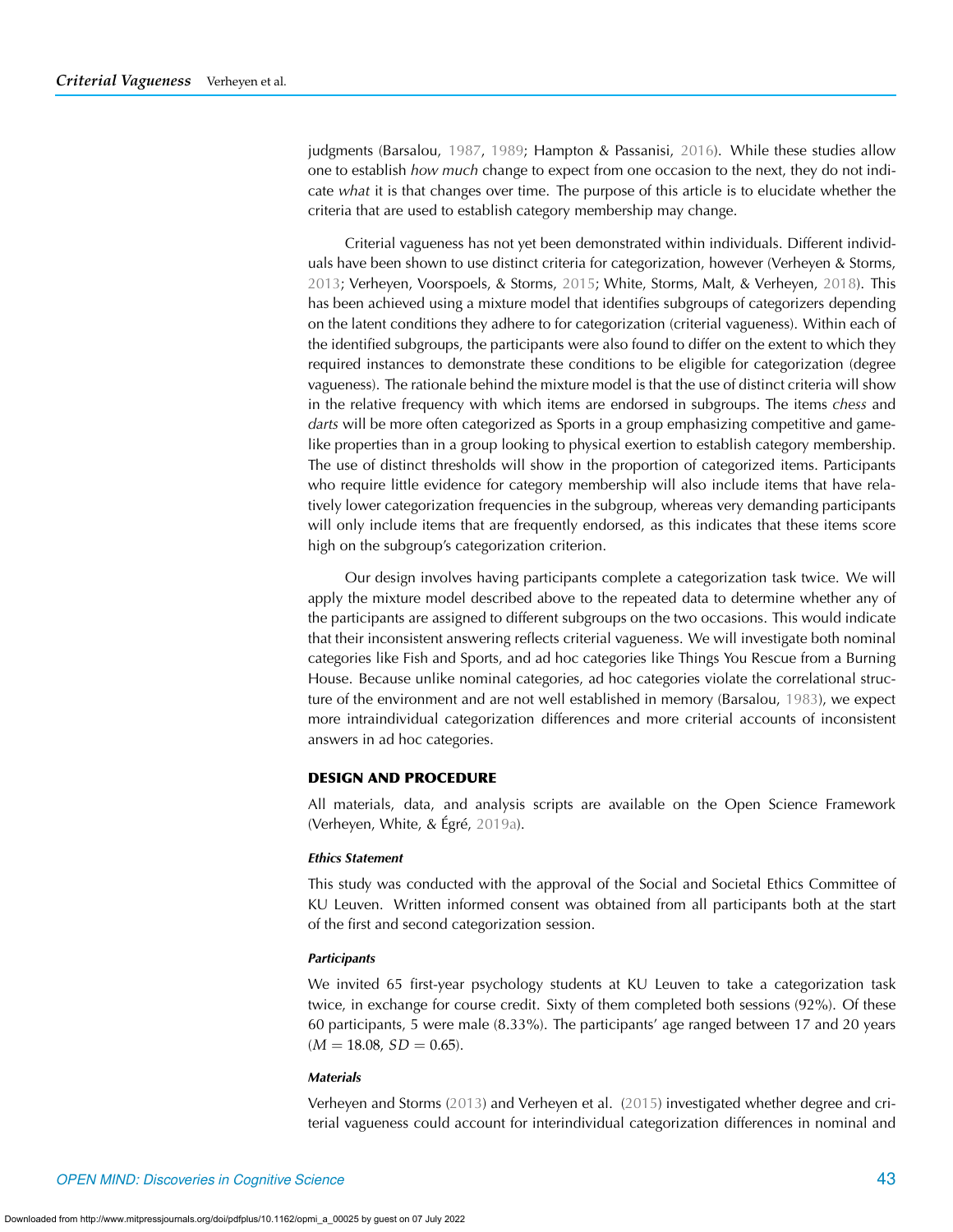ad hoc categories, respectively. We selected three nominal categories and three ad hoc categories from among the categories in these articles that showed evidence of criterial vagueness in the form of two subgroups of participants identified by the mixture analysis. Among the five qualifying ad hoc categories, we did not include the two categories with a very uneven distribution of participants over subgroups since we expected hardly any participants in our sample to subscribe to the categorization criteria of the smaller subgroup (comprising less than 10% of the participants in the original paper). In order to have an equal number of nominal categories, we randomly selected three among the four qualifying nominal categories.

The nominal categories Fish, Sports, and Tools had 24 items each. The ad hoc categories Things You Rescue from a Burning House, Means of Transport Between Brussels and London, and Weapons Used for Hunting had 20 items each. These items comprised the full range of category membership, including several clear members and clear nonmembers, but mainly borderline cases. All the materials were presented in Dutch.

#### *Procedure*

Participants were administered a computerized categorization task in which the materials were presented in two blocks (nominal vs. ad hoc) of three categories each. The presentation order of blocks, categories within a block, and items within a category was randomized for every participant. Separate screens for each category would display the categorization instructions on top, indicating that participants could answer *yes* or *no* to the question of whether the items that followed belong to the category or not. A third response option, labeled *unknown*, was meant to be used when participants did not know a particular item or felt an item was ambiguous and did not know which meaning was intended.

Approximately one month after completing the categorization task, participants were presented the same task again. Following McCloskey and Glucksberg [\(1978\)](#page-10-0), they were informed that some instances of the first session could appear again.

# **RESULTS**

We report the results in two separate sections. In the first, we use linear mixed-effects models to investigate whether the prevalence of inconsistencies across categorization sessions differs between nominal and ad hoc categories. In the second section, we apply the mixture model from the studies that informed the stimulus selection to the repeated categorization data in order to determine to what extent differences between sessions represent criterial vagueness.

#### *Prevalence of Inconsistencies*

Seventy-three percent of the participants provided at least one inconsistent response (i.e., a change in response across sessions: *yes*/*no*, *yes*/*unknown*, or *no*/*unknown*) for each of the six categories. Sixteen participants (27%) answered consistently on one category, but not on the other five (Fish:  $n = 7$ ; Rescue:  $n = 6$ ; Sports, Transport, and Weapons:  $n = 1$ ). No one answered consistently for the nominal category Tools. A parallel pattern was observed for the items. Inconsistent answers were observed for all items  $(n = 132)$  except for eight (94%). The items that yielded perfectly consistent answers were all clear members of the target categories (Fish: *goldfish*, *trout*; Sports: *skiing*, *swimming*, *tennis*; Tools: *axe*, *hammer*; Rescue: *people*). None of the items for the other two ad hoc categories yielded perfectly consistent answers.

[Figure 1](#page-4-0) depicts the proportion of inconsistent responses for each of the participants (left panel) and each of the target items (right panel). On average, the participants provided an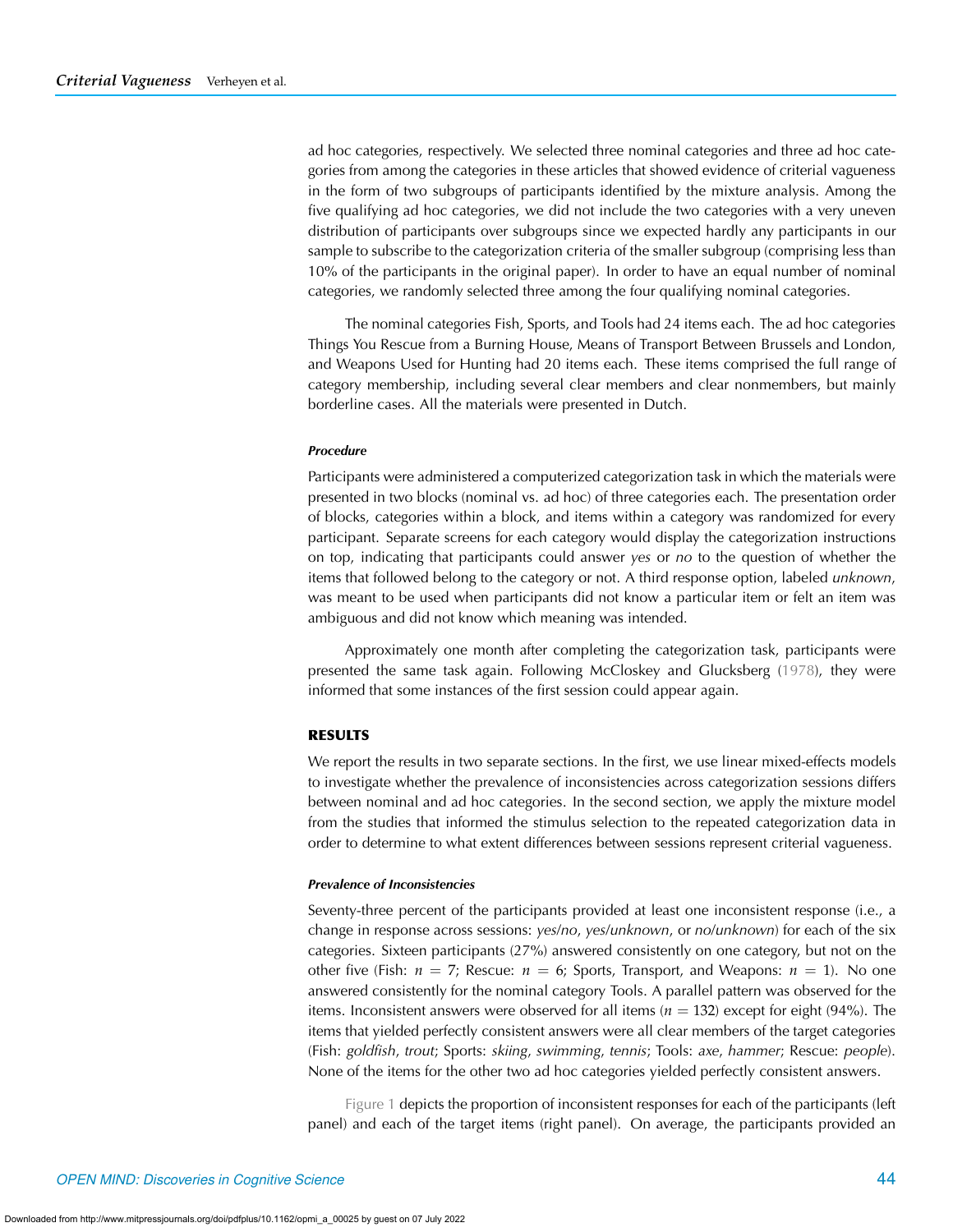

<span id="page-4-0"></span>**Figure 1. Boxplots of the proportion of inconsistencies across sessions for each participant (left panel) and each target item (right panel).** Boxplots for nominal categories are depicted in white; boxplots for ad hoc categories are depicted in gray. The bands in the boxes represent the median values.

inconsistent answer on 16.06% of the membership questions for the nominal categories and on 19.00% of the membership questions for the ad hoc categories.

To establish whether ad hoc and nominal categories differed with respect to intraindividual differences, we determined whether participants' repeated responses were inconsistent or not and fitted a binomial mixed effects model to the resulting variable, using the lme4 package (Bates, Maechler, Bolker, & Walker, [2015](#page-9-19)) in R version 3.4.3 (R Core Team, [2017\)](#page-10-16). The fixed part of the model contained the main effect of the binary variable block, indicating whether the answers pertained to a nominal (1) or ad hoc (0) category. The random part of the model included random category, item, and participant intercepts, and an interaction between the block and participant variables. The main effect of block ( $\beta = -.35$ ,  $SE = .19$ ,  $z = -1.88$ ,  $p = .06$ ) was not significant at  $\alpha = .05$ . This result was supported by comparing the BIC of the above model to that of an alternative model from which the main effect of block was removed  $(BIC<sub>simple</sub> = 6,894.60 \text{ vs. } BIC<sub>full</sub> = 6,900.80).$ <sup>[1](#page-4-1)</sup> In other words, we did not reject the null hypothesis that the prevalence of intraindividual differences differs between nominal and ad hoc categories.

#### *Prevalence of Criterial Vagueness*

[Figure 2](#page-5-0) holds a graphical depiction of the mixture model (Lee & Wagenmakers, [2014\)](#page-10-17). It considers each categorization decision *xip* the outcome of a Bernoulli trial (1 for *yes*, 0 for *no*) with the probability of a membership response to item *<sup>i</sup>* by participant *<sup>p</sup>* expressed by *rip*. It assumes the data result from a mixture of participants who adhere to different criteria for categorization. Depending on a participant's latent group membership *zp*, different estimates

<span id="page-4-1"></span> $<sup>1</sup>$  The smaller BIC value for the simple model indicates that it provides the more parsimonious account of the</sup> data in terms of fit and complexity (Schwarz, [1978](#page-10-18)). The increase in fit that is obtained by discerning between nominal and ad hoc categories in the full model does not warrant its added complexity/flexibility compared to the simpler model.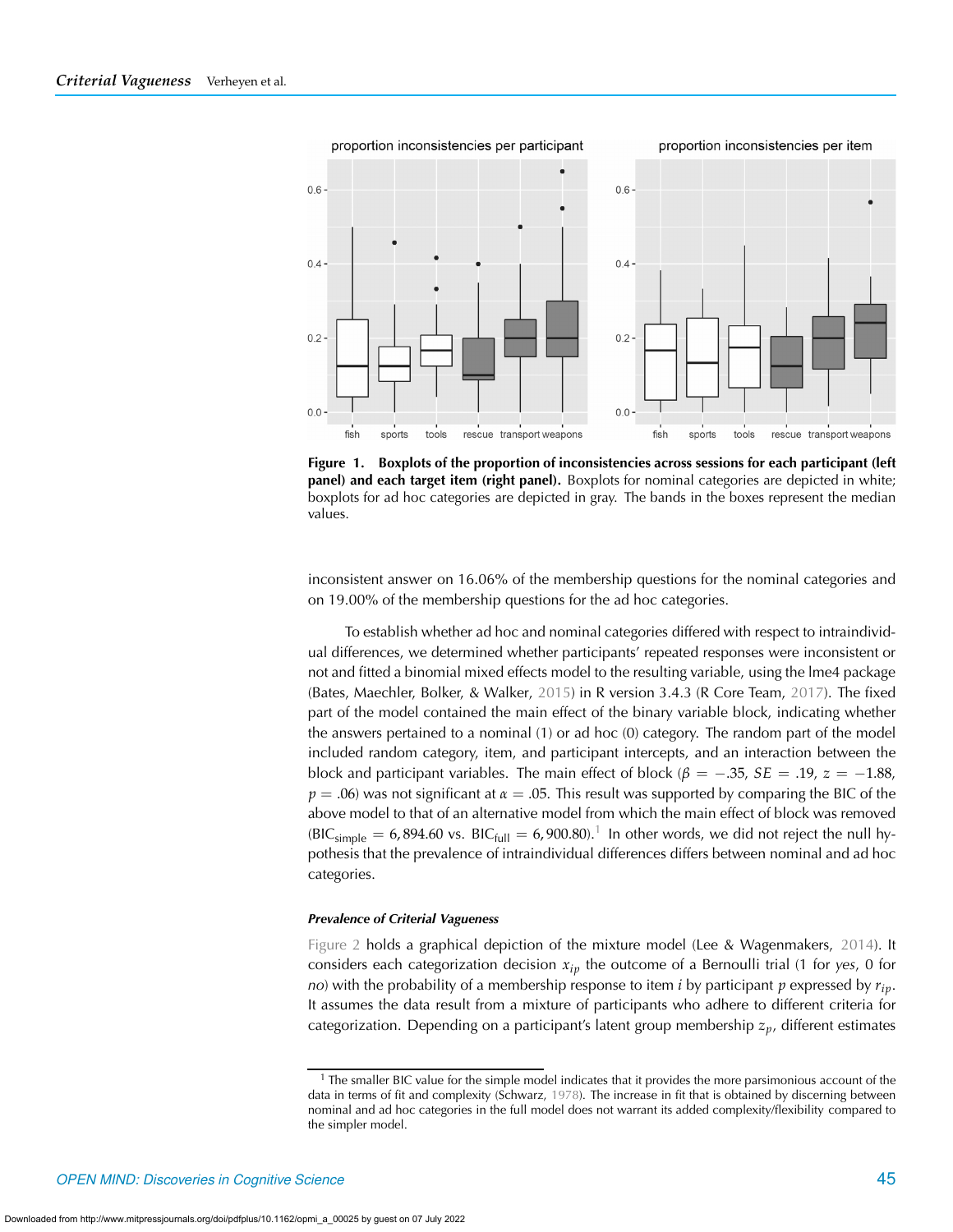

<span id="page-5-0"></span>**Figure 2. Graphical model representation of the mixture model.**

are obtained for the item parameters  $\beta_i$ , which express the extent to which the items display the group's categorization criterion. The *<sup>β</sup>i* are compared against the participant's internal threshold *<sup>θ</sup><sup>p</sup>* to establish the items' category membership. Whereas differences in *<sup>β</sup>i* signal vagueness in criteria, differences in *<sup>θ</sup>p* capture degree vagueness or the amount of evidence participants require for category membership. The parameter  $\alpha$  determines for each group the shape of the function that relates the extent to which an item surpasses/falls short of the threshold to the probability of categorization. The function is S-shaped: it starts off at a zero when the  $\beta$ <sup>*i*</sup>  $-\theta$ <sup>*p*</sup> difference is large and negative, demonstrates an increase for small differences between  $\beta$ *i* and  $\theta$ <sup>*p*</sup>, and asymptotes to one when the difference grows large and positive. The value of *α* reflects the steepness of the function at the point of subjective equality (the point for which the categorization probability equals .50, when  $\beta_i = \theta_p$ ).

Latent group membership  $z_p$  is parameterized in the model as a categorically distributed random variable with *<sup>π</sup>g* reflecting the probability of belonging to group *<sup>g</sup>*. The threshold parameters *<sup>θ</sup>p* are drawn from normal hyper-distributions, parameterized by group-specific means and precision 1. We employed a uniform Dirichlet prior for the membership probabilities *<sup>π</sup>g*, a half-normal distribution centered at 0 with precision 1 for each *<sup>α</sup>*, and normal priors centered at 0 with the precision set to 1 for the remaining model parameters.

The repeated categorization data from the current study were merged with the categorization data that were available for the same materials from earlier work (Verheyen et al., [2015](#page-10-13); Verheyen & Storms, [2013\)](#page-10-7). The merging ensures that we have enough data to obtain reliable parameter estimates for the different subgroups. The two sets of categorization responses by the participants who took the categorization task twice were included as independent entries. *Unknown* responses were treated as missing values. For each of the nominal categories, the merged data thus comprised 370 categorization responses to each of 24 items (2 *×* 60 new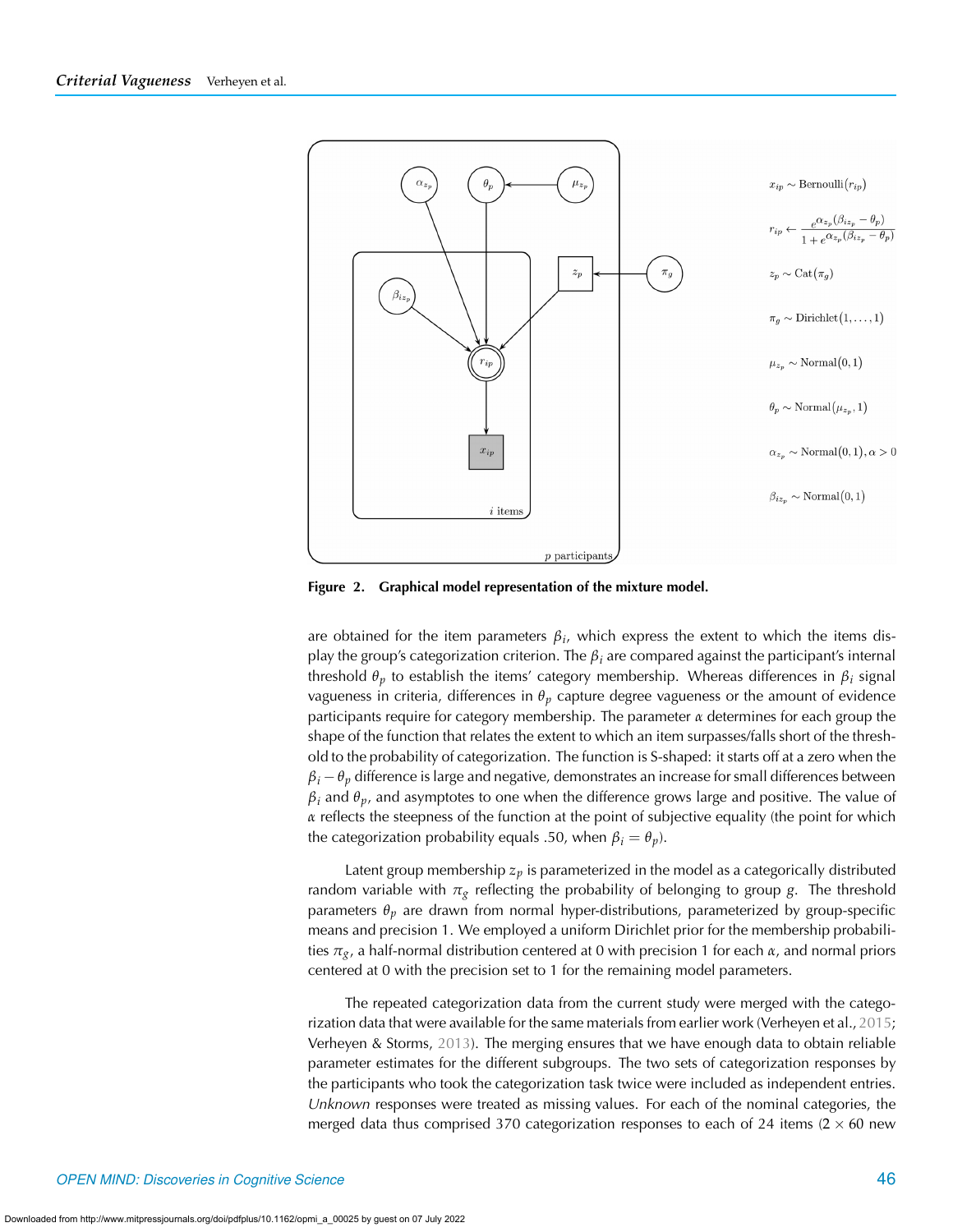responses + 250 responses from Verheyen & Storms, [2013\)](#page-10-7). For the ad hoc categories, the merged data comprised 374 *×* 20 categorization responses (2 *×* 60 new + 254 from Verheyen et al., [2015](#page-10-13)). The mixture model was applied to these merged data sets.

Separate model estimates were obtained for each of the categories using WinBUGS (Lunn, Thomas, Best, & Spiegelhalter, [2000](#page-10-19)) by running three chains of 10,000 samples each, with a burn-in of 4,000 samples. The chains were checked for convergence and label switching. For every category a two-group solution was obtained since for all six selected categories two subgroups of participants were identified by the original mixture analyses (Verheyen & Storms, [2013;](#page-10-7) Verheyen et al., [2015\)](#page-10-13). The original groups were recovered in the analysis of the merged categorization data, as evidenced by the correlations between the posterior means of the old and new group-specific *<sup>β</sup>i* estimates (all *<sup>r</sup> <sup>&</sup>gt;* .95). (For a substantive interpretation of the categorization criteria, see section 1 of the Supplemental Materials [Verheyen, White, & Égré, [2019b\]](#page-10-20).)

The focus here will be whether the 60 participants who completed the categorization task twice are assigned to a different group upon repetition. This would indicate that they relied on distinct criteria for categorization in the two sessions. Group membership was determined based on the posterior mode of *zp*. We observed numerous group changes from Session 1 to Session [2](#page-6-0).<sup>2</sup> For only 27% of the participants no change in group membership was observed. These participants were placed in the same group on both occurrences of the categorization task for all six categories. Seventy-three percent of participants thus demonstrated a group change for at least one category. Thirty-two percent of participants changed group for two categories. Three percent changed group for three categories. There were no participants for which a group change was established for more than three categories. These percentages indicate that criterial vagueness is present *within* individuals.[3](#page-6-1)

For the nominal category Fish, 9 out of 53 participants (17%) who demonstrated at least one inconsistency were placed in different groups on the two occasions. For Sports and Tools these percentages equaled 24% (14/59) and 28% (17/60), respectively. Fewer group changes were observed for the ad hoc categories: 11/54 (20%) for Rescue, 7/59 (12%) for Transport, and 9/59 (15%) for Weapons. We constructed a new variable indicating whether the mixture analysis placed participants in different groups on the two repetitions or not, and fitted a binomial mixed-effects model to it. The fixed part of the model contained the main effect of the binary variable block, indicating whether the answers pertained to a nominal (1) or ad hoc (0) category. The random part of the model included random category and participant intercepts, and an interaction between the block and participant variables. The effect of block ( $\beta = .48$ , *SE* = .28, *z* = 1.75,  $p = .08$ ) was not significant at  $\alpha = .05$ . This result was supported by

<span id="page-6-0"></span> $2$  Participants changing groups tended to have a high probability of being assigned to a subgroup in one session and a low probability of being assigned to the same group in the other session, rather than having similar assignment probabilities in both sessions. See section 2 of the Supplemental Materials (Verheyen et al., [2019b](#page-10-20)) for details.

<span id="page-6-1"></span><sup>&</sup>lt;sup>3</sup> The percentages demonstrate that intraindividual variability can be due to criterial vagueness, but presumably overestimate the overall prevalence of criterial vagueness. We observed slightly more intraindividual categorization differences than earlier studies did (16% compared to 12% in McCloskey and Glucksberg, [1978,](#page-10-0) and 10% in Hampton et al.,[2006\)](#page-9-1). This discrepancy might be due to our selection of categories with known criterial vagueness (established between rather than within individuals). The earlier studies included a broader range of nominal categories than we did, which need not all display criterial vagueness. According to Verheyen and Storms [\(2013](#page-10-7)), 5 out of 8 categories in Hampton et al. [\(2006](#page-9-1)) demonstrated criterial vagueness; 6 out of 10 ad hoc categories in Verheyen et al. [\(2015](#page-10-13)) displayed criterial vagueness. The fact that we also counted an *unknown* response on one occasion and a *yes* or *no* response on the other occasion as inconsistencies might contribute to the discrepancy as well.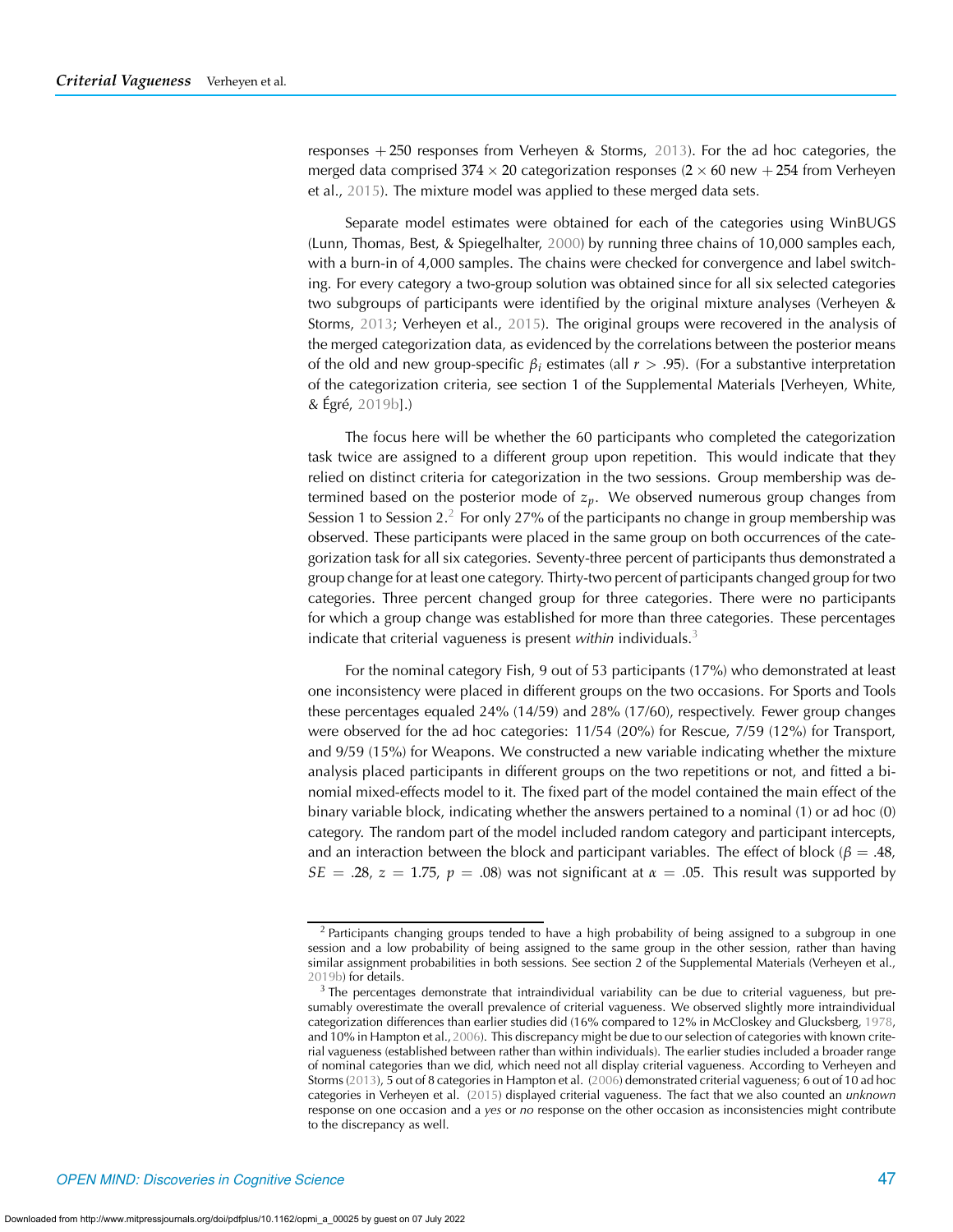comparing the BIC of the above model to that of an alternative model from which the main effect of block was removed (BIC<sub>simple</sub> = 369.35 vs. BIC<sub>full</sub> = 372.30). While group changes thus appeared less frequent for the ad hoc categories than for the nominal categories, this difference was not significant.

## **GENERAL DISCUSSION**

For three nominal and three ad hoc categories, participants decided on the category membership of various target items. They completed the task twice, separated by a one-month interval. Inconsistent answers were ubiquitous. Participants rarely provided identical responses on both occasions. We established that this intraindividual variability was not exclusively the result of degree vagueness (participants changing the amount of evidence required for membership, given constant conditions across sessions), as was assumed up until now. Several of these inconsistencies could be attributed to criterial vagueness: participants adopting different conditions for application in the two sessions. Each of these participants was placed in distinct groups on the two sessions by a mixture model that identifies latent groups of participants who employ different categorization criteria.

For nominal categories the existence of criteria differences within individuals indicates that people have various "meanings" at their disposal, which are probabilistically retrieved from semantic memory. McCloskey and Glucksberg [\(1978](#page-10-0)) refer to these meanings as *functional categories*, suggesting that they can be relied upon to serve different purposes (e.g.,  $FISH$  in the zoological vs. the seafood sense; see also Hampton et al., [2006,](#page-9-1) and Verheyen & Storms, [2013](#page-10-7)). The possibility to recruit different subsets of category knowledge allows for efficient processing in that information that is most relevant to accomplish particular tasks can be focused on (Yeh & Barsalou, [2006\)](#page-10-21). It might make memories and truth judgments less reliable, however, as information recall and property verification might differ depending on the functional meaning that is accessed (Hampton et al., [2012](#page-9-11)). The challenge for future work is to determine how particular meanings are likely to become activated on a given occasion and to establish whether it is tenable to argue for context- and task-independent category representations if people are highlighting a particular conceptual content whenever they use a category label (Braisby, [1993](#page-9-20)).

The observation that inconsistent categorization responses can result from criterial vagueness holds for both nominal and ad hoc categories. We found no significant difference regarding the prevalence of inconsistencies or of criterial changes in nominal vs. ad hoc categories. This might strike some as surprising given that ad hoc categories are thought to be less rooted in the environment and in semantic memory than nominal categories are (Barsalou, [1983\)](#page-9-18) and therefore might be expected to show less stability. The lack of a stability difference might be an indication that the ad hoc categories we selected should be considered goal-derived categories: ad hoc categories that have become well-established in memory, for example, through frequent use (Barsalou, [1985](#page-9-21)). The observation that one and the same individual may use different criteria for recruiting items that fulfill the category's goal, would then be an indication that people sometimes entertain competing goals—such as traveling comfortably or fast between Brussels and London—the prominence of which might change from one occasion to the next (see also Voorspoels, Storms, & Vanpaemel, [2013](#page-10-22), who showed that individuals can provide *multiple* ideal characteristics of goal-derived categories).

There is no reason to assume that the occurrence of criterial vagueness is specifically related to particular word classes (Verheyen & Storms, [2018\)](#page-10-8). Our findings pertain to nominal and ad hoc categories, but are likely to generalize to other paradigmatic examples of vague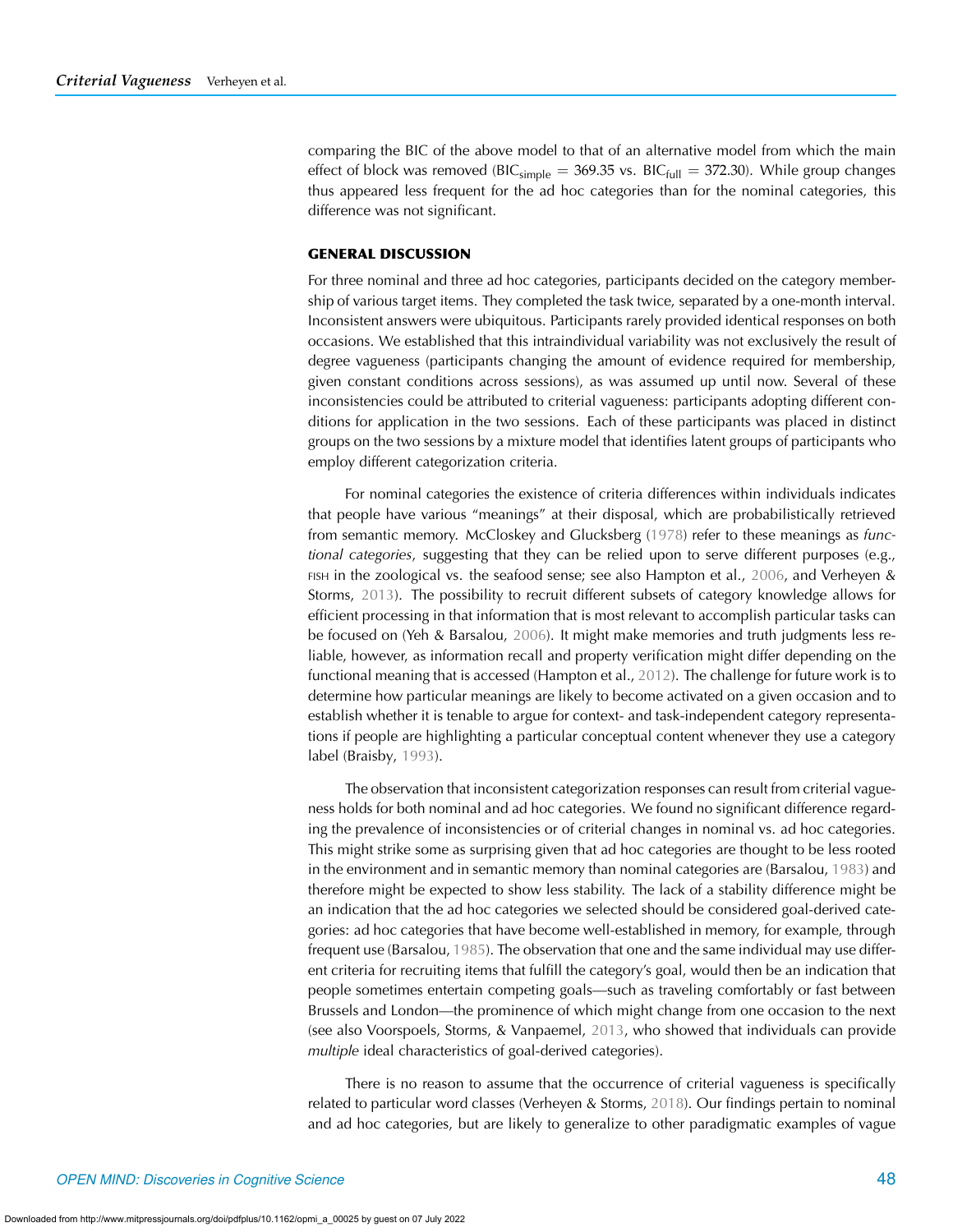categories, such as gradable adjectives like Intelligent and Healthy. The individual-level symptoms of vagueness that were discussed in the introduction for nouns have also been shown to exist for gradable adjectives. They too show competing responses to borderline items (borderline contradictions; see Alxatib & Pelletier, [2011](#page-9-22); Egré & Zehr, [2018;](#page-9-23) Hersh & Caramazza, [1976;](#page-9-24) Ripley, [2011\)](#page-10-23), increased reaction times and decreased confidence ratings for borderline items (Brownell & Caramazza, [1978](#page-9-25); Hersh & Caramazza, [1976](#page-9-24)), and inconsistent responding across categorization sessions (Egré, de Gardelle, & Ripley, [2013](#page-9-26); Hersh & Caramazza, [1976\)](#page-9-24). Solt [\(2018](#page-10-24)) offers a treatment of how degree and criterial vagueness can account for inter- and intraindividual differences in the application of gradable adjectives. Much like Verheyen and Storms [\(2013\)](#page-10-7) argued for nouns, she suggests that the judge- and context-dependent weighting of the multiple dimensions that underlie many gradable adjectives, is responsible for the observed variability in their use.

Our examples of vague concepts pertain to higher level categories, which tend to be comprised of heterogeneous instances that share similar functions rather than appearances. For perceptual categories it remains to be seen whether inconsistent answers can be attributed to criterial vagueness. Whether it can might depend on the frequency with which individuals categorize instances differently. We know that children as young as 14 months old can flexibly shift the criteria they use for categorizing objects in response to tasks requirements or instructions (for instance, from using shape to relying on material; Ellis & Oakes, [2006\)](#page-9-27). We believe that the more this occurs, the more likely it becomes that individuals will develop multiple representations that remain accessible for later (functional) use (Schyns & Rodet, [1997](#page-10-25)).

Finally, this article advocates the study of intraindividual differences in vagueness research. Although interindividual variability is generally considered a hallmark of vague categories, its manifestation is not necessarily due to vagueness, but can be an indication of stable differences between subgroups of categorizers. For example, the same light stimulus may be categorized as one color by a color-normal perceiver, but stably (without uncertainty or unclarity being experienced) as another color by a person with protanopia (a form of color blindness characterized by a tendency to confuse reds and greens and by a loss of sensitivity to red light; Paramei, Bimler, & Cavonius, [1998\)](#page-10-26). In addition, interindividual application differences can often be systematically related to properties of the individuals (tall people imposing higher height requirements than short people to name others tall; Verheyen, Dewil, & Egré, [2018;](#page-10-27) higher educated people applying nominal categories more conservatively; Verheyen & Storms, [2018](#page-10-8); older people looking at traditional rather than modern materials to apply container labels; White et al., [2018\)](#page-10-14). Intraindividual differences cannot be attributed to participants' background differences and therefore provide a more direct window into the probabilistic nature of categories.

# **ACKNOWLEDGMENTS**

We thank the audience at ESSLLI 2017 for suggesting this study, and Tom Heyman for helpful comments on an earlier version of this article.

## **FUNDING INFORMATION**

SV was funded by the European Research Council under the European Union's Seventh Framework Programme (FP/2007-2013) / ERC Grant Agreement 313610, and by KU Leuven Research Council grant C14/16032. AW is a Research Assistant at the Research Foundation– Flanders (FWO) and acknowledges KU Leuven Internal Research Fund PDM 18/084. PE was funded by ANR project TriLogMean (ANR-14-CE30-0010). SV and PE also acknowledge grants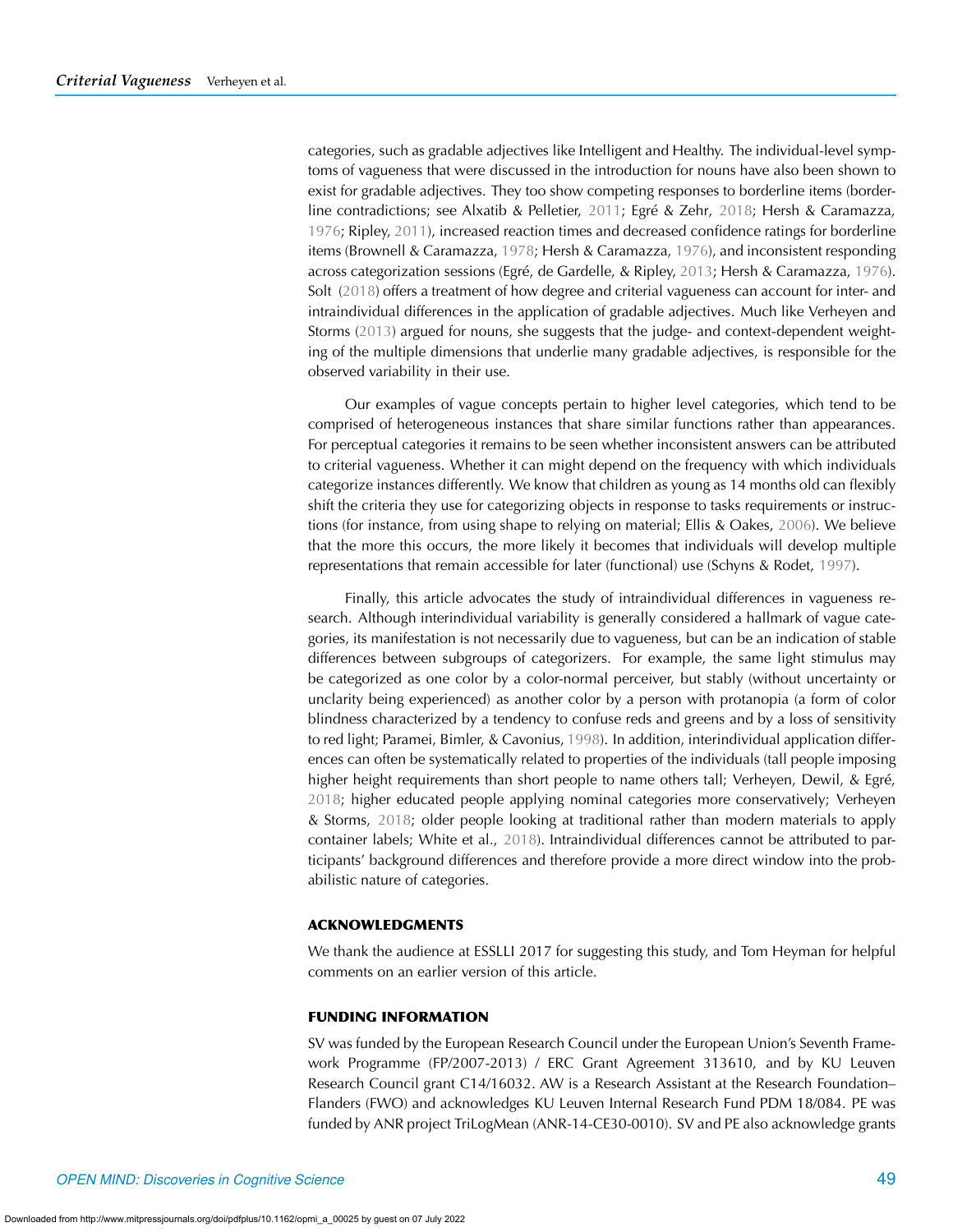ANR-10-LABX-0087 IEC and ANR-10-IDEX-0001-02 PSL\* for research conducted at the Department of Cognitive Studies of ENS in Paris.

# **AUTHOR CONTRIBUTIONS**

SV (Conceptualization: Equal; Data curation: Equal; Formal analysis: Lead; Methodology: Lead; Project administration: Equal; Software: Lead; Visualization: Lead; Writing – original draft: Lead; Writing – review & editing: Equal); AW (Data curation: Equal; Project administration: Equal; Resources: Lead; Writing – review & editing: Equal); PE (Conceptualization: Equal; Funding acquisition: Lead; Writing – review & editing: Equal).

#### **REFERENCES**

- <span id="page-9-8"></span>Alston, W. P. (1964). *Philosophy of language*. Englewood Cliffs, NJ: Prentice Hall.
- <span id="page-9-22"></span>Alxatib, S., & Pelletier, F. J. (2011). The psychology of vagueness: Borderline cases and contradictions. *Mind & Language*, *26*, 287–326. [doi:10.1111/j.1468-0017.2011.01419.x](https://doi.org/10.1111/j.1468-0017.2011.01419.x)
- <span id="page-9-18"></span>Barsalou, L. W. (1983). Ad hoc categories. *Memory & Cognition*, *11*, 211–227. [doi:10.3758/bf03196968](https://doi.org/10.3758/bf03196968)
- <span id="page-9-21"></span>Barsalou, L. W. (1985). Ideals, central tendency, and frequency of instantiation as determinants of graded structure in categories. *Journal of Experimental Psychology: Learning, Memory, and Cognition*, *11*, 629–654. [doi:10.1037//0278-7393.11.1-4.629](https://doi.org/10.1037//0278-7393.11.1-4.629)
- <span id="page-9-17"></span>Barsalou, L. W. (1987). The instability of graded structure: Implications for the nature of concepts. In U. Neisser (Ed.), *Concepts and conceptual development: Ecological and intellectual factors in categorization* (pp. 101–140). Cambridge: Cambridge University Press.
- <span id="page-9-14"></span>Barsalou, L. W. (1989). Intraconcept similarity and its implications for interconcept similarity. In S. Vosniadou & A. Ortony (Eds.), *Similarity and analogical reasoning* (pp. 76–121). Cambridge, UK: Cambridge University Press. [doi:10.1017/cbo9780511529863.](https://doi.org/10.1017/cbo9780511529863.006) [006](https://doi.org/10.1017/cbo9780511529863.006)
- <span id="page-9-19"></span>Bates, D., Maechler, M., Bolker, B., & Walker, S. (2015). Fitting linear mixed-effects models using lme4. *Journal of Statistical Software*, *67*, 1–48. [doi:10.18637/jss.v067.i01](https://doi.org/10.18637/jss.v067.i01)
- <span id="page-9-13"></span>Bellezza, F. S. (1984a). Reliability of retrieval from semantic memory: Common categories. *Bulletin of the Psychonomic Society*, *22*, 324–326. [doi:10.3758/bf03333832](https://doi.org/10.3758/bf03333832)
- <span id="page-9-15"></span>Bellezza, F. S. (1984b). Reliability of retrieval from semantic memory: Noun meanings. *Bulletin of the Psychonomic Society*, *22*, 377–380. [doi:10.3758/bf03333850](https://doi.org/10.3758/bf03333850)
- <span id="page-9-4"></span>Black, M. (1937). Vagueness: An exercise in logical analysis. *Philosophy of Science*, *4*, 427–455. [doi:10.1086/286476](https://doi.org/10.1086/286476)
- <span id="page-9-3"></span>Borel, E. (1907). Un paradoxe économique: Le sophisme du tas de blé et les vérités statistiques. *La Revue du Mois, 4*, 688–699. [English translation by Égré, P., & Gray, E. (2014). An economic paradox: The sophism of the heap of wheat and statistical truths. *Erkenntnis*, *79*, 1081–1088. [doi:10.1007/s10670-014-9615-z\]](https://doi.org/10.1007/s10670-014-9615-z])
- <span id="page-9-20"></span>Braisby, N. R. (1993). Stable concepts and context-sensitive classification. *Irish Journal of Psychology*, *14*, 426–441. [doi:10.1080/](https://doi.org/10.1080/03033910.1993.10557948) [03033910.1993.10557948](https://doi.org/10.1080/03033910.1993.10557948)
- <span id="page-9-25"></span>Brownell, H. H., & Caramazza, A. (1978). Categorizing with overlapping categories. *Memory & Cognition*, *6*, 481–490. [doi:10.](https://doi.org/10.3758/bf03198235) [3758/bf03198235](https://doi.org/10.3758/bf03198235)
- <span id="page-9-9"></span>Burks, A. W. (1946). Empiricism and vagueness. *Journal of Philosophy*, *43*, 477–486. [doi:10.2307/2018954](https://doi.org/10.2307/2018954)
- <span id="page-9-6"></span>Devos, F. (1995). Still fuzzy after all these years. A linguistic evaluation of the fuzzy set approach to semantic vagueness. *Quaderni di Semantica*, *16*, 47–82.
- <span id="page-9-7"></span>Devos, F. (2003). Semantic vagueness and lexical polyvalence. *Studia Linguistica*, *57*, 121–141. [doi:10.1111/j.0039-3193.2003.](https://doi.org/10.1111/j.0039-3193.2003.00101.x) [00101.x](https://doi.org/10.1111/j.0039-3193.2003.00101.x)
- <span id="page-9-0"></span>Egré, P. (2018). *Qu'est-ce que le vague?* [What is vagueness?]. Paris, France: Collection Chemins Philosophiques, Vrin.
- <span id="page-9-26"></span>Egré, P., de Gardelle, V., & Ripley, D. (2013). Vagueness and order effects in color categorization. *Journal of Logic, Language and Information*, *22*, 391–420. [doi:10.1007/s10849-013-9183-7](https://doi.org/10.1007/s10849-013-9183-7)
- <span id="page-9-23"></span>Egré, P., & Zehr, J. (2018). Are gaps preferred to gluts? A closer look at borderline contradictions. In G. W. Sassoon, L. McNally, & E. Castroviejo (Eds.), *The semantics of gradability, scale structure, and vagueness: Experimental perspectives* (pp. 25–58). Berlin, Germany: Springer. [doi:10.1007/978-3-319-77791-7\\_2](https://doi.org/doi:10.1007/978-3-319-77791-7_2)
- <span id="page-9-27"></span>Ellis, A. E., & Oakes, L. M. (2006). Infants flexibly use different dimensions to categorize objects. *Developmental Psychology*, *42*, 1000–1011. [doi:10.1037/0012-1649.42.6.1000](https://doi.org/10.1037/0012-1649.42.6.1000)
- <span id="page-9-12"></span>Hampton, J. A. (1995). Testing the prototype theory of concepts. *Journal of Memory and Language*, *34*, 686–708. [doi:10.1006/](https://doi.org/10.1006/jmla.1995.1031) [jmla.1995.1031](https://doi.org/10.1006/jmla.1995.1031)
- <span id="page-9-11"></span>Hampton, J. A., Aina, B., Andersson, J. M., Mirza, H. Z., & Parmar, S. (2012). The Rumsfeld effect: The unknown unknown. *Journal of Experimental Psychology: Learning Memory & Cognition*, *38*, 340–355. [doi:10.1037/a0025376](https://doi.org/10.1037/a0025376)
- <span id="page-9-1"></span>Hampton, J. A., Dubois, D., & Yeh, W. (2006). The effects of pragmatic context on classification in natural categories. *Memory & Cognition*, *34*, 1431–1443. [doi:10.3758/bf03195908](https://doi.org/10.3758/bf03195908)
- <span id="page-9-16"></span>Hampton, J. A., & Passanisi, A. (2016). When intensions don't map onto extensions: Individual differences in conceptualisation. *Journal of Experimental Psychology: Learning, Memory, and Cognition*, *42*, 505–523. [doi:10.1037/xlm0000198](https://doi.org/10.1037/xlm0000198)
- <span id="page-9-24"></span>Hersh, H. M., & Caramazza, A. (1976). A fuzzy set approach to modifiers and vagueness in natural language. *Journal of Experimental Psychology: General*, *105*, 254–276. [doi:10.1037//0096-3445.](https://doi.org/10.1037//0096-3445.105.3.254) [105.3.254](https://doi.org/10.1037//0096-3445.105.3.254)
- <span id="page-9-5"></span>Kennedy, C. (2013). Two sources of subjectivity: Qualitative assessment and dimensional uncertainty. *Inquiry*, *56*, 258–277. [doi:10.1080/0020174x.2013.784483](https://doi.org/10.1080/0020174x.2013.784483)
- <span id="page-9-2"></span>Kölbel, M. (2004). Faultless disagreement. *Proceedings of the Aristotelian Society*, *104*, 53–73. [doi:10.1111/j.0309-7013.2004.](https://doi.org/10.1111/j.0309-7013.2004.00081.x) [00081.x](https://doi.org/10.1111/j.0309-7013.2004.00081.x)
- <span id="page-9-10"></span>Koriat, A., & Sorka, H. (2015). The construction of categorization judgments: Using subjective confidence and response latency